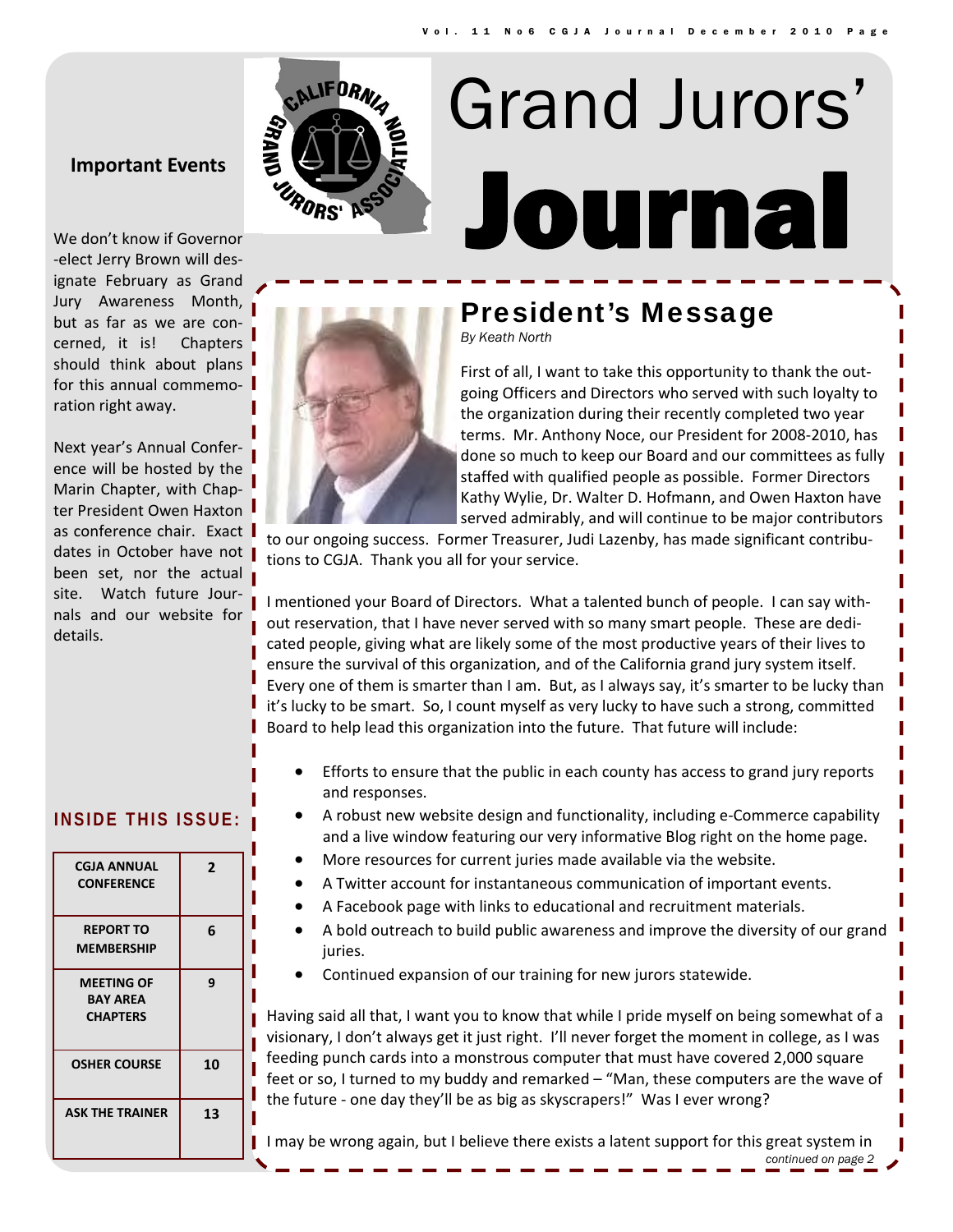the average California citizen. Interest in local gov‐ ernment has never been greater. How can we go wrong by tapping into that interest to increase our influence and our ability to plant the seeds for fu‐ ture service as a grand juror? To do so, we must continue to support our various Chapters and Asso‐ ciations around the state. They are the building blocks for dynamic future growth in our viability as well as in our numbers. The new and innovative Introductory Membership program has already be‐ gun to show its potential.

A big thanks to Meredith Avery and her crew in San Diego, and all those who helped make the Annual Conference a success.

I know I can say on behalf of our new Directors ‐

*President's message continued from page 1* Meredith Avery, Dan Mufson (who is also our new Vice‐ President), and Darrel Petersen, our new Treasurer Dianne Hoffman, as well as those continuing to serve as Officers and Directors, our solemn promise that we will do our best. Please contact us with your ideas and suggestions. Fill out a volunteer interest form if you haven't done so, or if you haven't done so lately.

> But most of all, I give my heartfelt thanks to YOU, for mak‐ ing the effort – NO ‐ for making the CHOICE to support CGJA by your membership and your interest in this great system by your continued involvement. Thank you so much.

Have a safe and happy holiday season along with best wishes for a prosperous and Happy New Year!

#### *Submitted By Jerry Lewi*

Our Annual Conference in San Diego on October 21‐22 at the Doubletree Club Hotel was, by all reports, very successful. There were 98 attendees including 18 current grand jurors. This issue will provide some of the highlights of the meeting.



Former CGJA President Pat Yoemans and former Director Audrey Lynberg, both Los Angeles Chapter

## **CGJA Annual Conference 2010**

**Opening Session**

Conference Chair Meredith Avery opened the conference that in‐ cluded welcoming remarks by CJGA President Tony Noce, Michael Roddy, Executive Officer, and the Honorable Kevin Enright, Presiding Judge, both of the San Diego Supe‐ rior Court.

Noce reported that 26 counties were represented as were 18 chapters and associations of former grand jurors.

Roddy stated that we need grand juries more than ever because of



Welcoming remarks, Michael Roddy, Executive Officer, San Diego Superior Court the decline in media coverage due to their economic problems. He cited four reasons given in a book on grand juries: Grand juries are a form of citizen inquiry, also an example of self‐government, demonstrate greater responsibility and remind government that someone is watch‐ ing.



Kevin Enright, Presiding Judge, San Diego Superior Court

Judge Enright stated that local gov‐ ernments are grateful for the service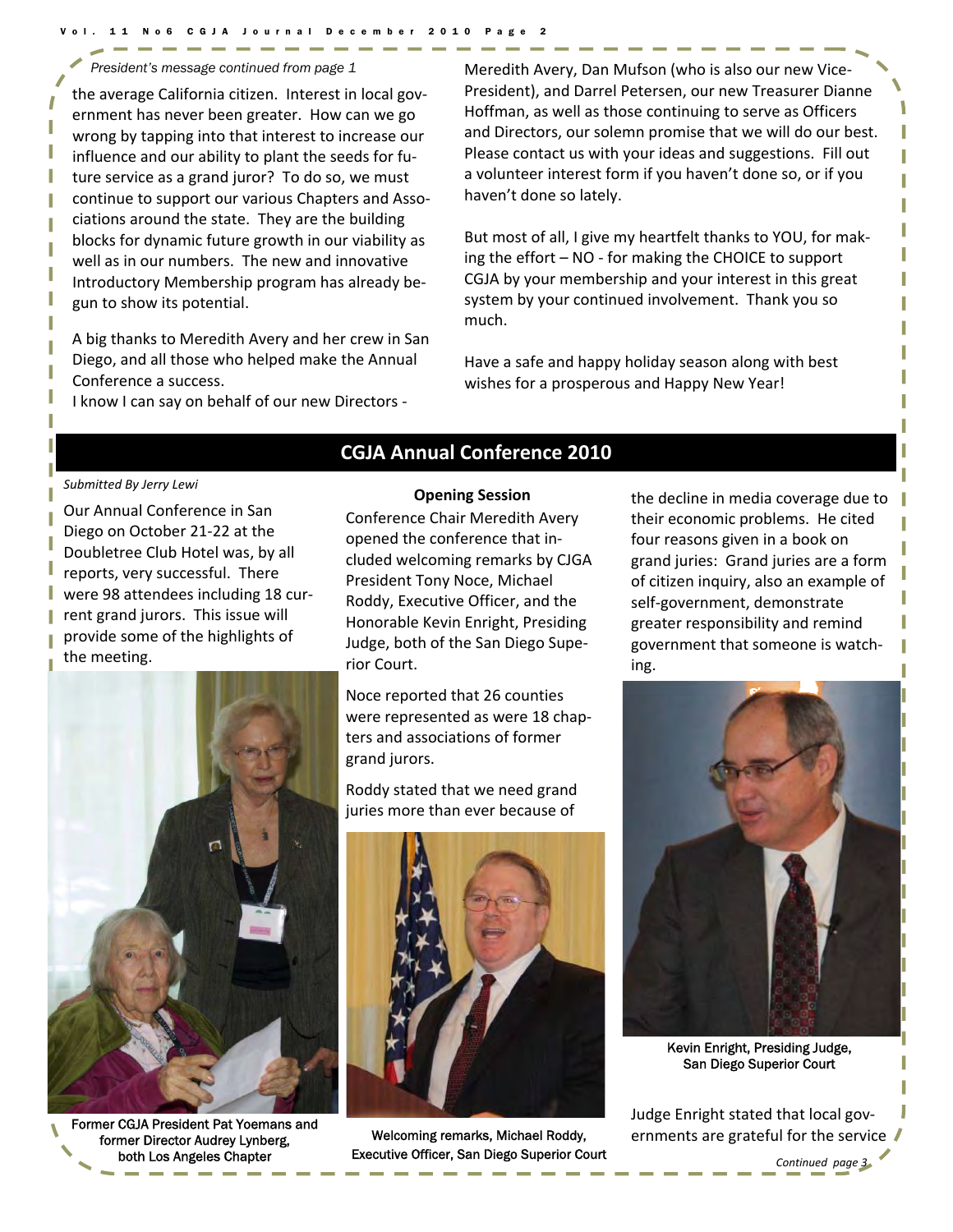## **CGJA Annual Conference 2010**



Panel on Grand Jury Reports, L.D. Martin, Sherriff Bill Gore, Greg Clark

Continued from page 3

provided by grand jurors. His advice to jurors is to be fair, avoid pre‐ conceived notions, be open‐minded, and in short, be like a judge.

#### **Options for Delivery of Grand Jury Reports**

This panel of retired police officers, L.D. Martin, Greg Clark, and San Diego Sheriff Bill Gore described a process recently started by the San Diego Grand Jury to personally de‐ liver reports to the affected agencies and officials during the 48‐hour win‐ dow prior to public release. The purpose of this process is the get greater acceptance of the findings and recommendations by going over the content and explaining them face‐to‐face. During the question and answer session, past jurors from San Diego supported this approach as having gained greater acceptance but many other speakers were skep‐ tical and non‐supportive. Concerns included loss of independence of the grand jury, a perception of being persuaded by the recipients and a risk of sharing information not in‐ cluded in the report.

**Building Chapters and Training** Membership Relations Committee (MRC) Chair Dan Mufson chaired this session and opened with a brief history of CGJA's chapters. He then asked Chapter Presidents Joe Ma‐ loney, Wilda Davisson and Mac Small to share their experiences

about what makes chapters success‐ ful. Their remarks included the fol‐ lowing:

Timing is important, finding a group interested at the conclusion of their grand jury service can be very effec‐ tive. Reaching out to other chapters is helpful. You must have a plan, meet regularly and "just do it." Interesting speakers will always attract people. Maloney describes his chap‐ ter as an "R & D Project" as they are continually experimenting with what works and what doesn't. Small said it is important that a group "like one another." Davisson felt that having a was made to the 2005‐2006 Marin County Grand Jury for special achievement for their report "Defenseless at Arraignment: Lady Justice Lagging in Marin." This re‐ port uncovered a practice which compromised the right of equal jus‐ tice as Marin County was found not to provide legal representation to indigent criminal defendants at their first court appearance, the arraignment hearing.

This practice violated legal principles of fundamental fairness and denied defendants their constitutional rights to legal representation throughout the entire criminal jus‐ tice process. The report not only resulted in a pilot program and then permanent funding of public de‐ fender staff to guarantee to indigent defendants these important legal rights, but has had far reaching ef‐ fects outside of Marin County; it has brought a level of awareness regard‐ ing the representation of indigent defendants at arraignment and is acting as a catalyst for other coun‐



Chapter Presidents Joe Maloney, Wilda Davisson, Mac Small

project to follow up on past reports, including looking into compliance was important.

#### **Excellence in Reporting Awards**

Diane Dame Shepp, filling in for Sarah Simpson, EIR Chair, made these presentations.

The award for a grand jury report

ties to examine their practices. Marin County Public Defender Jose Varela recently declared,"'This (program) ensures that all individu‐ als in custody have access to legal representation at their first appear‐ ance before the court. We believe that the arraignment procedures ensure that incarcerated individuals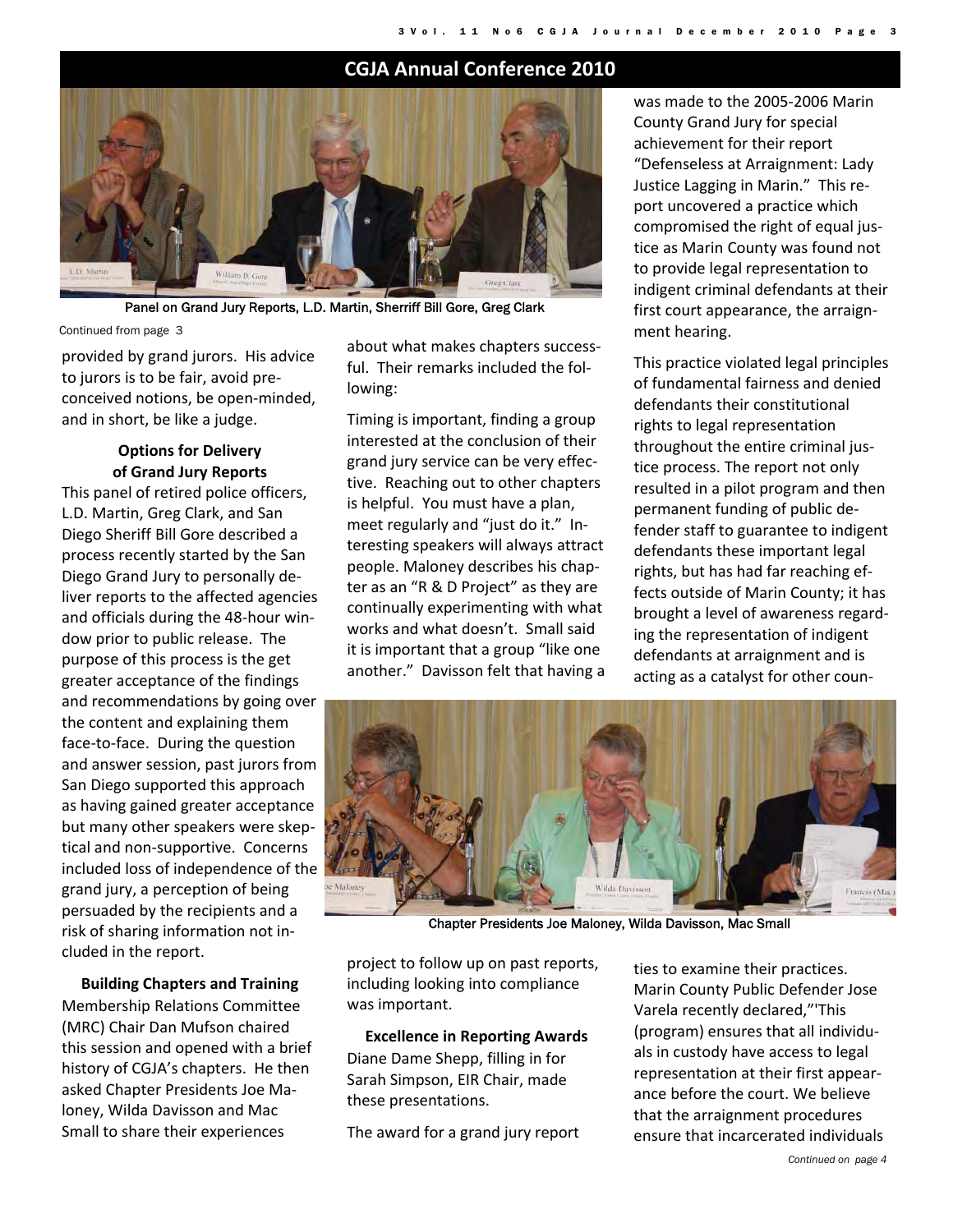## **CGJA Annual Conference 2010**



Beate Boultinghouse receiving EIR Media Award on behalf of *San Francisco Chronicle* from Dianne Dame Shepp

*Continued from page 3*  receive constitutionally valid repre‐ sentation at all stages of their crimi‐ nal proceedings. The citizens of Marin are greatly benefited by this monumental change: indigent de‐ fendants' constitutional rights to fundamental fairness and legal rep‐ resentation are now guaranteed." This award was accepted by Cath‐ erine McKown, who was foreperson of that jury and Karin Hern.

The award of news media coverage was made to the *San Francisco Chronicle* newspaper for reporting accurately, completely and consis‐ tently on the activities of the San Francisco City and County Grand Jury. The award review committee found that the *San Francisco Chroni‐ cle* staff provided detailed and con‐ cerned coverage of the San Fran‐ cisco Grand Jury report issued in June, 2010 entitled "PENSION TSU‐ NAMI, The Billion Dollar Bubble." As a consequence of the public aware‐ ness engendered by this reporting, Proposition B was been placed on the ballot for the November 2, 2010 election. This Proposition reads: Shall the City increase employee contributions to the Retirement Sys‐ tem for retirement benefits; de‐ crease employer contributions to

the Health Ser‐ vice System for health benefits for employees, retirees and their dependents; and change rules for arbitration pro‐ ceedings about City collective bargaining agree‐ ments?

The news media serves a most vital role in in‐ forming citizens

of the watchdog efforts of the Grand Jury on their behalf. For its active and aggressive role in increas‐ ing public awareness of the grand jury as an institution, as well as the recognition of the 2009‐2010 San Francisco Grand Jury's report calling attention to the serious economic situation facing the City of San Fran‐ cisco, the *San Francisco Chronicle* earned this Certificate of Apprecia‐ tion for Excellence in Reporting.

Accepting the award on behalf of the Chronicle was Beate Boulting‐ house, President of the association's San Francisco Chapter.

#### **Improving Media‐Grand Jury Relationships**

Chair, Lil Wagner Participants: Phil Farrar(KOGO Ra‐ dio), Paul Krueger(NBC Television), Tony Perry (Los Angeles Times),

Nancy Worlie(KPBS Public Television)

The format of this discussion was for Wagner to pose a question and ask each panelist to reply.

**Question 1:** What is important for grand juries to recognize? Worlie: Timeliness of reports and the effect on the community Krueger: The clout of the grand jury, know your media contacts, recognize you are attractive to the media, and dealing with timely issues Farrar: How will a report affect lis‐ teners and what is its relevancy Perry: Recognize the decline of me‐ dia resources and their limited ability to cover grand jury issues thus in‐ creasing the importance of grand juries. Don't be exclusive, share with all media outlets.

**Question 2:** How should grand juries follow up on their reports? Farrar: Hold a press conference Perry: Recognize that grand juries tend to be not diverse and, by neces‐ sity, not transparent. Make reports more interesting

Krueger: Space reports out rather than releasing all at once.

**Question 3: What accessibility to the** grand jury is important to the media? Perry: Do better work as many feel the grand jury doesn't account for much.

*Continued on page 5*  Farrar: Recognize that grand jurors are not experts, the press will verify information. He wants all informa‐



Media Panel – Lil Wagner, Moderator, Nancy Worlie, Paul Kreuger, Tony Perry (not shown, Phil Farrar)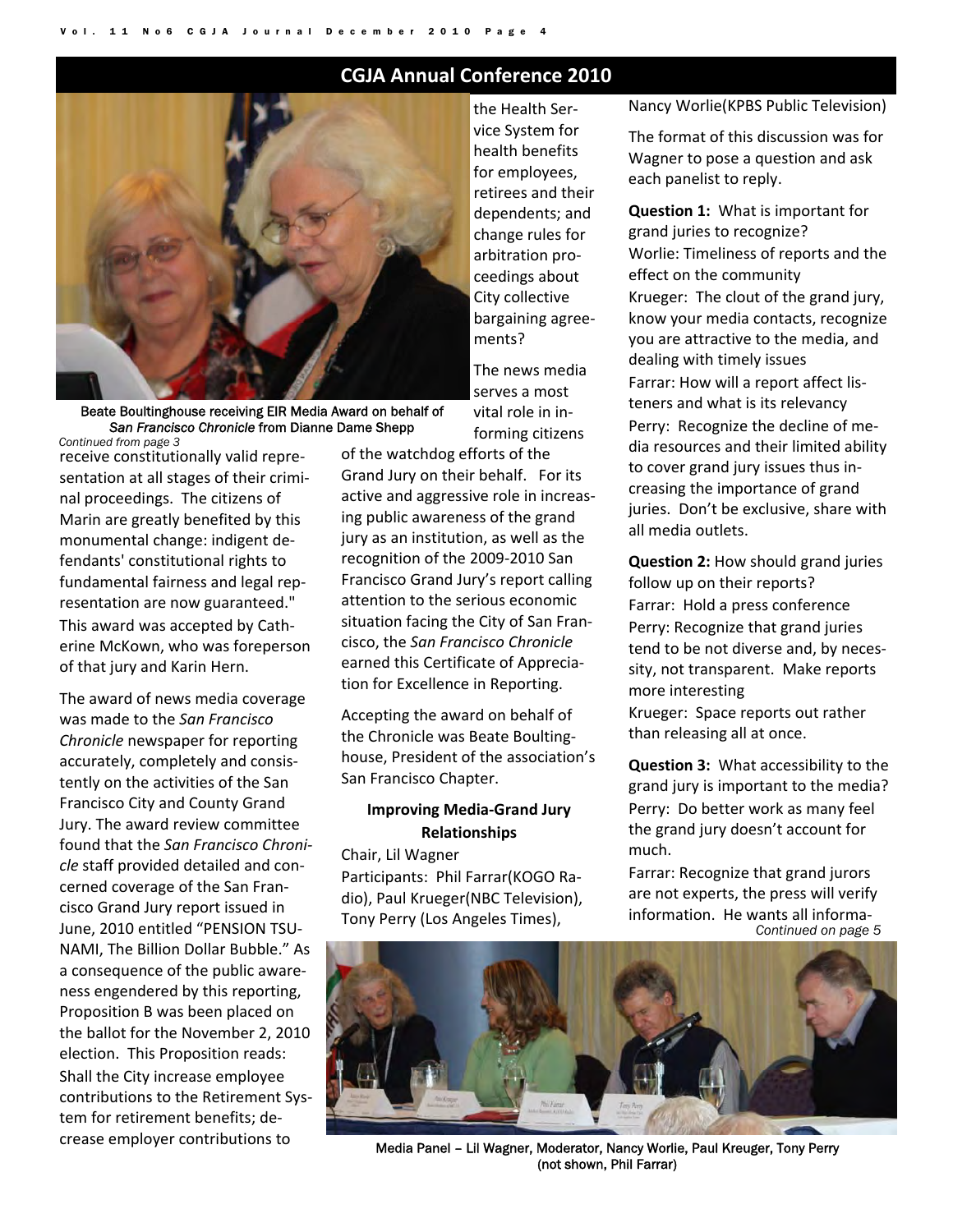## **CGJA Annual Conference 2010**

*Continued from page 4* 

tion as quickly as possible Krueger: The information is more important than the recommenda‐ tions. Therefore, it must be accu‐ rate.

**Question 4:** What is the information most needed by the media? Perry: Know the players in the me‐ dia

Worlie: Provide important facts; provide links to more detailed sources of information.

Krueger: Provide a good summary; maintain a media master list.

**Question 5:** What is unique to your media type?

Farrar (Radio): I want it "right now!" Krueger (Commercial TV): Need re‐ ports early in the day, need a con‐ tact that is available Worlie (Public TV): Since they deal in TV, Radio and Internet, be sure to embrace all new technology.

#### **Angelo Rolando Award**

The award to Diane Masini was pre‐ sented by Jerry Lewi as a member of this year's committee. Through an internet connection, we were able to hear Diane from her home in Grass Valley (Nevada County). Un‐ fortunately, the video portion of the hookup was not working, despite several successful trials earlier in the day. But we were able to hear Diane's acceptance. The plaque was handed to Mac Small, also from Ne‐

vada County, who promised to de‐ liver it to Diane with a suitable local ceremony.

Diane served on the Nevada County Grand Jury from 2001 to 2004, and again in 2006. She was a member of the jury's Audit/Finance, City Government, County Government, Health, Law and Public Relations committees. For four years, Diane acted as a volunteer to the Nevada County Superior Court as a "sworn in" assistant to the grand jury, of‐ fering her computer skills for report formatting for final publications, media releases and web page con‐ tent.

Diane has been a member of CGJA since 2001 and was elected to the CGJA's Board of Directors in 2003 where she served through 2009. She now serves on their Public Rela‐ tions and Publications Committees, acting as Assistant Webmaster, de‐ sign/layout coordinator of the Association's *Journal.* She is also a board member of The Nevada County Chapter of the CGJA.

#### **Legal Issues**

Legislative Affairs Committee Chair Bill Trautman chaired this panel that included San Diego City Coun‐ cilman Carl DeMaio, Karin Hern, Mac Small and Audrey Lynberg. Before introducing Trautman, Con‐ ference Chair Meredith Avery read a message that the San Diego City Council had approved a resolution

introduced by Councilman DeMaio that created a committee to review the implementation of grand jury recommendations. This will rein‐ state a practice adopted by the city several years ago but abandoned. Avery's comment was "We're back!"

Some highlights from this panel: DeMaio urged juries not to allow agencies and officials to hide behind an alleged legal claim to avoid change. When this occurs, check the law and use your legal advisors if necessary. Regarding the prac‐ ticed described in the earlier panel, Hern advised that one purpose of the 48‐hour period is to get feed‐ back on the accuracy (although an agency might not report this and will then be prepared to instantly attack the report), but be sure to stay within the content of the re‐ port. When confronted with the possibility of a county counsel hav‐ ing a possible conflict of interest because they also represent the government, use other legal advi‐ sors such as the District Attorney or the judge. In response to a question about witness admonition, Traut‐ man stated that under any grand jury proceeding, a witness is free to state publicly what they knew but may not state what they learned as a result of the grand jury proceed‐ ing. Lynberg reported there is an effort to change some aspects of the Brown Act relating to public no‐ tice. There was consensus that dur‐

## Legal Issues Panel

L to R **Moderator Bill Trautman, Karin Hern, Mac Small, Audrey Lynberg, San Diego City Councilman Carl DeMaio** 

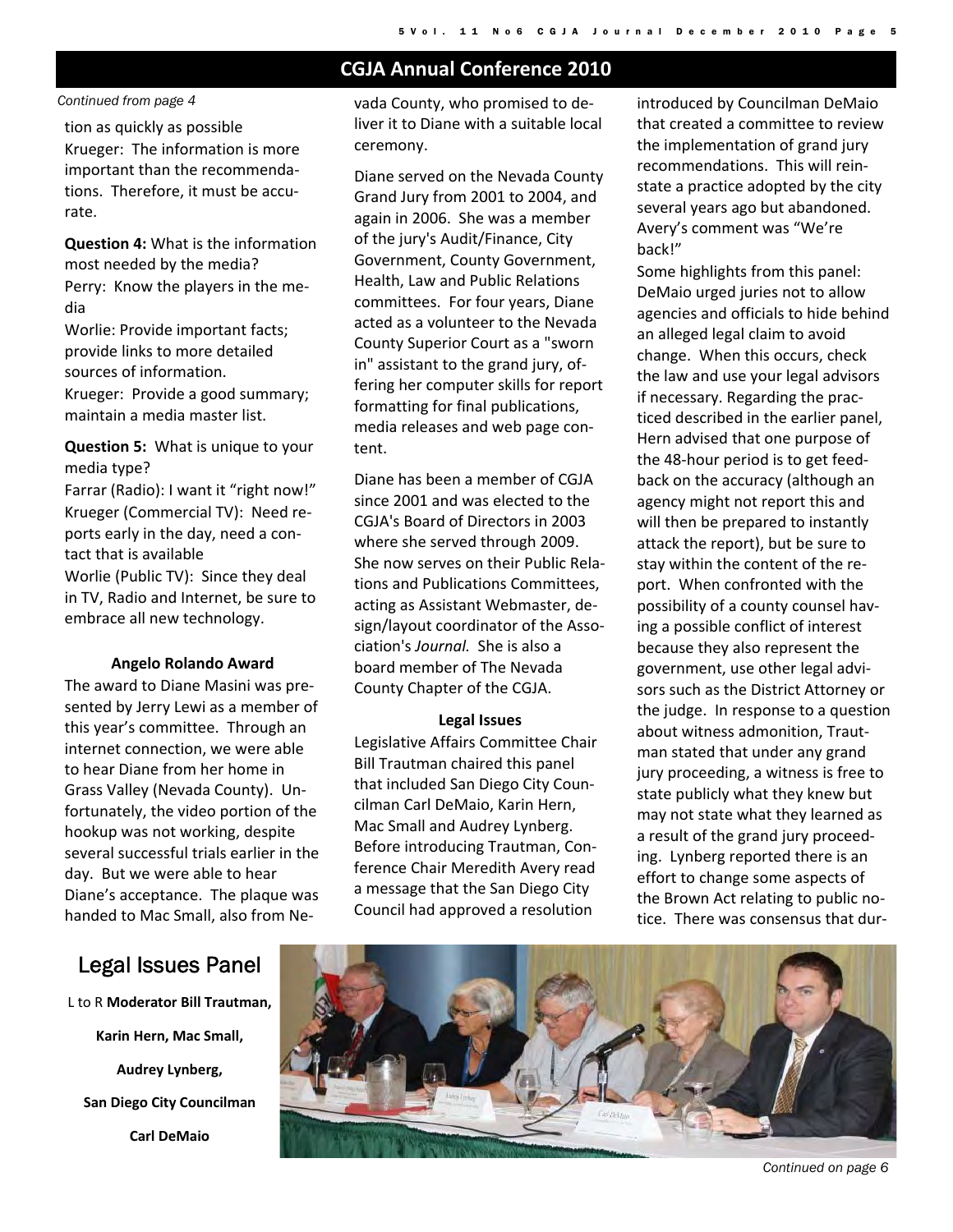#### Vol. 11 No6 CGJA Journal December 2010

#### *continued from page 5*

ing election years grand juries and jurors should avoid political issues.

#### **Walter Ekard, Chief Administrative Officer, San Diego County**

Ekard offered his perspective on the state of government, which is in a mess. He believes the state govern‐ ment is broke and "hopeless." He has offered his approach which is to create at the state level the equiva‐ lent of a county chief administrative officer or city manager. These indi‐ viduals provide day‐to‐day nuts and bolts operations to keep local gov‐ ernments running smoothly and effi‐ ciently. There is no equivalent posi‐ tion with the state. He acknowl‐ edges his idea hasn't gained much traction.

A major problem for all levels of gov‐ ernment is that the public has lost confidence. The media is engaged in bashing government and provides a distorted view which is having a dis‐ heartening effect on government employees most of whom are hon‐ est, hardworking folks.

The media has also adopted more of a watchdog role and less of a report‐ ing role. This means they are paying less attention to the work of grand juries.

Ekard then explained how he initi‐ ated the effort that created the San Diego Implementation Review Com‐ mittee 27 years ago as an aide to a county supervisor. For this system to remain effective there must be volunteers willing to do it; a Board of Supervisors and Chief Administrative Officer willing to be held account‐ able; and a champion.

After his remarks, Chair Avery rein‐ troduced Ekard to offer a stirring rendition of "America the Beautiful" to a standing and teary‐eyed audi‐ ence. What a fitting way to close the conference.

> **Agenda and Minutes of Board of Directors Meetings Now Online at www.cgja.org**

**Report to Membership and Open Forum** *Submitted by, Secretary Joann Landi*

#### **Moderator: Tony Noce,**

#### **CGJA President**



President Tony Noce

The President made reference to his report in the October Journal. He stated that annual reports from the standing chairs will be published in the next Journal. He made special note of some of the following ac‐ complishments:

•Eleven years ago CGJA trained 40 jurors. In 2010, 889 jurors partici‐ pated in the training.

•A generic DVD to educate and re‐ cruit grand jurors was recently com‐ pleted by the Humboldt Chapter and is available for sale.

•We have begun to store documents on a secure website.

•The Board has been reduced to twelve directors this year. Matters are being handled efficiently and are thoroughly vetted.

•His parting thought is that he would like to believe that eventually other states will go back to seating grand juries with California as a model.



#### **Open Forum**

#### **Moderator: Jerry Lewi**

The purpose of this session is to hear questions and com‐ ments about grand jury practices.

•**Dave Mendel‐ son, Napa:**  Has anyone



had college students serve on a jury who were chosen by a judge by‐ passing the lottery process? This was tried in Kern County, but through the regular process. Merced had 2 students chosen via regular process. There was one stu‐ dent in San Luis Obispo about 5‐6 years ago; however, selection proc‐ ess is unknown. In short, Jerry said he is not aware of any chosen in the manner mentioned by Mr. Mendel‐ son. Bill Trautman researched and believes the judge has authority to make selections in the manner cited. A judge can select jurors to holdover for a consecutive term.

- •**Chuck McClain, El Dorado:** Have other counties used alternative methods of selecting alternates, i.e. chosen by the foreperson. This isn't a good idea because the foreperson is not authorized by the Penal Code to choose alternates.
- •**Dianne Hoffman, Orange:** the San Bernardino Grand Jury asked for funds to conduct a study; the judge held over 5‐6 jurors for continuity to pursue that study, first time San Bernardino has allowed holdovers.
- •**Lois Wagener, San Diego:** In the midst of a pension inquiry, the judge was asked to hold over some jurors to continue the review; he declined.

#### **Training Committee: Lew Avera**

*Continued on page 7*  He introduced the Trainers who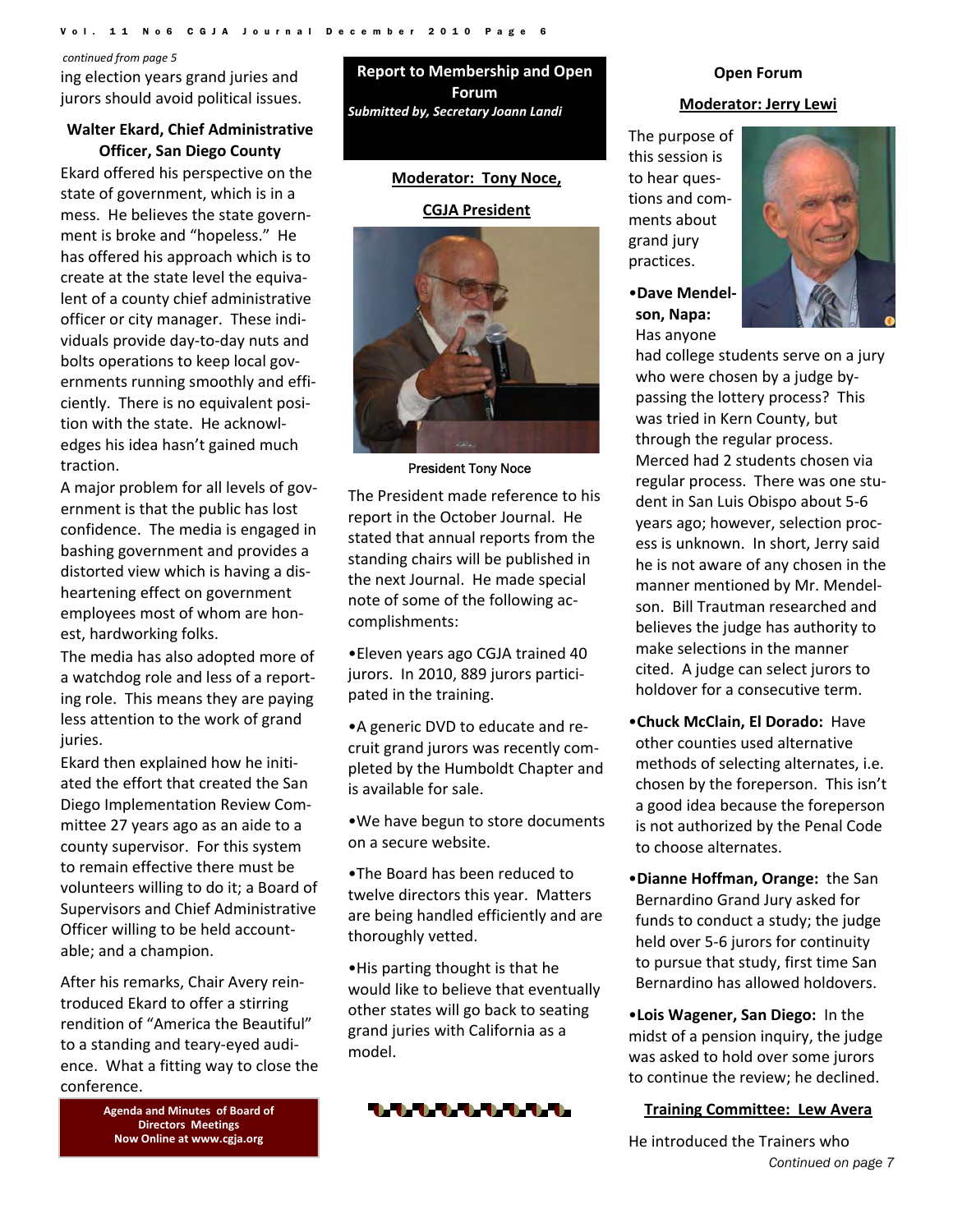#### *Continued from page 6*

were present and recognized others who volunteer and help. CGJA currently has a roster of 13 trainers.

#### **Legislative Affairs Committee: Bill Trautman**

There are about 10 members of the Committee and they receive ques‐ tions about practices and legal is‐ sues from sitting jurors and associa‐ tions. The Committee does not give legal advice. The questions are cir‐ culated to the Committee and mem‐ bers of the Training Committee. All those views are used to form a re‐ sponse. During the past 12 months, approximately 25‐30 questions have been handled. We try to be helpful and accurate.

## **Finance Committee: Marsha Caranci**

This Committee was reinstated in 2010. She thanked Committee members Dianne Hoffman, Karin Hern and Judi Lazenby. We are now producing monthly financial reports for the Board. (See separate report)

#### **Membership Relations Committee (MRC): Dan Mufson**

Dan presented the Committee's an‐ nual report relative to membership and introduced Committee mem‐ bers.

•CGJA encourages new chapters and members.

•Maintains relationships with chap‐ ters and associations.

•Added three new chapters.

•Established Introductory Member (IM) program.

•Established regional meeting of 6 out of the 7 Bay Area Chapters and would like to see that happen in other areas of the State.

•Membership is stagnant.

•We have 4 chapters with less than 5 members.

- •Introductory Members pay no dues and are not eligible to vote but do receive the Journal.
- •There are currently 225 voting members and 325 Introductory Members—the key to growth of the Association.
- •MRC would like to help in mentor‐ ing Introductory Members. The challenge is to have them become regular members of CGJA .

#### •**2010‐11 Goals:**

- (1) Support Introductory Members;
- (2) Expand regional meetings;
- (3) Involve members; and
- (4) Reestablish Chapter projects.

•Forms of CGJA participation:

- (1) serve on Board;
- (2) serve on a committee;
- (3) be a member of a chapter; or
- (4) be an individual member.

#### **Public Relations: Jerry Lewi**

Our achievements this year have been our products:

- (1) Website Blog which is hosted and updated by Kathy Wylie;
- (2) a recruitment poster developed by Keath North and Diane Ma‐ sini (this can be personalized);
- (3) book on California Grand Jury System which has been very popular with new grand jurors;
- (4) the Grand Jury Achievement Re‐ port and Daye Index (formerly GRIP) now on our website; and last but not least,
- (5) the DVD explaining the grand jury system. This was the brain‐ child of Keath North who wrote, produced, directed, and had a bit part. This was a project of the Humboldt Chapter and was produced by Access Humboldt, the local public access Cable TV channel. The 5‐minute DVD was played for the attendees. The primary audience for this DVD is the courts where it can be shown in the petit jury assembly room. It is also a tool that could be used during presentations to service groups. Patti Basehart, Marin County Court Liaison, thanked Keath for the diversity depicted in the DVD.

This segment of the Report to Mem‐ bership ended at 12:00 P.M. At 4:22 P.M., Bonnie Kenk, Chair of the Tell‐ ers Committee announced the elec‐ tion results:

**Northern Region:**  Marsha Caranci, Darrel Petersen **Central Region:** Joann Landi, Dan Mufson **Southern Region:** Meredith Avery, Jerry Lewi 1111111



Blake Lawless, Mike Foster, and Jim Ferrara from the current 2010/2011 San Diego County GJ

▚▜▖▜▖▜▖▜▖▜▖▜▖▜▖▜▖▜▖▜▖▜▖▜▖▜▖▜▖▜▖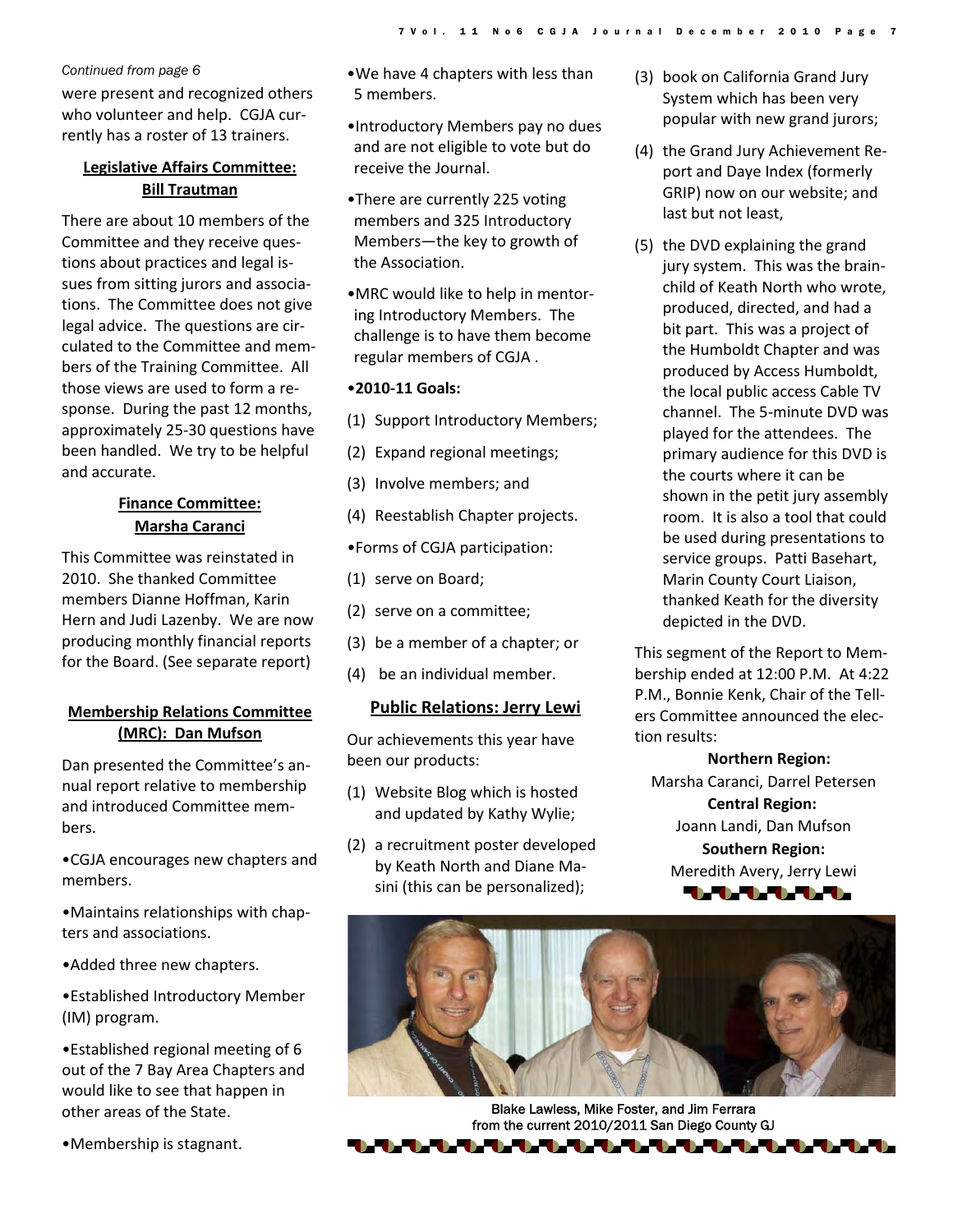## **Chapter/Association Presidents' Breakfast**

#### *By Dan Mufson, MRC Chair*

Who could believe that over 15 chapter/association officers gath‐ ered at 7AM to discuss common issues? It was a good opportunity to meet counterparts to exchange ideas. The biggest issue confronting chapters is how to maintain and build member participation. For many, this was their first Annual Conference. Most of those present at breakfast focus their CGJA‐ energy on their local issues: There was a lively discussion of the nature of the relationship between their organizations and the state expos‐ ing a perceived chasm. All acknowl‐ edge the importance of the state association to run programs such as training but otherwise seemed to feel isolated by those in power. The efforts of the MRC to support com‐ munication among chapters were acknowledged as well as the help‐ wanted column to encourage more members to become active at the state level. The importance of chap‐ ter members supporting the CGJA via dues was discussed.

The recent Regional Meeting of the Bay Area Chapters was said to be a good way to build the chapters, member enthusiasm and hence the association. Marian Mosley and Larry Walker have stepped up to organize a Central Valley regional meeting early next year while Bon‐ nie Kenk, Joe Moreland and Mac Small expressed interest in such meetings in their neighborhoods. Wilda Davisson has suggested using these regional forums to discuss how to best investigate regional agencies.

#### **REPORT FROM FINANCE COMMITTEE Annual Conference 2010** *By Marsha Caranci, Finance Chair*

CGJA continues to grow financially, operating with a beginning budget for 2010 of around \$100,000 in both income and expenses. CGJA oper‐ ates on a cash‐based accounting sys‐ tem, so the financial reports pro‐ vided by the Treasurer are year‐to‐ date figures only, but they do show that we have succeeded so far in meeting most of our budget projec‐ tions for the year.

The Finance Chair has assisted the Treasurer throughout the year by providing oversight of the finances of the corporation, as well as in prepar‐ ing and disseminating financial re‐ ports. An end‐of‐year annual report for 2009 was presented to the mem‐ bership in the April edition of the *Grand Jurors' Journal*, and is posted on our web site. But our most significant achievement has been to provide accurate financial reports to the Board of Directors on a monthly basis since the beginning of 2010, when this Committee was reinstated by the President.

The Finance Chair has reviewed the books and records of the Association, including the records of the CGJA Training Program and of the 2009 Annual Conference, and has found all to be in order.

The Finance Committee is currently managing the budget preparation process for 2011 and will have a pro‐ posed budget ready to present to the Board of Directors for approval prior to the end of the 2010 fiscal year, a process that has not happened in a timely fashion for several years.

Going forward, the Finance Commit‐ tee needs to work with the Board of Directors to revise and better define the CGJA Policies that pertain to the financial matters of the corporation, and to identify the financial goals for the upcoming fiscal year.

It has been a pleasure to serve CGJA in the role of Finance Chair during 2010, and I appreciate the support and patience that I have received.

## **2010 Annual Conference**  *By Meredith Avery, Chair*

It is hard to believe that the Califor‐ nia Grand Jurors' Association Annual Conference was a month ago. It was a great pleasure for the Past Grand Jurors Association(PGJA) of San Diego County to host this most im‐ portant event. *Continued page 9* 

*Chapter/Association Presidents Breakfast*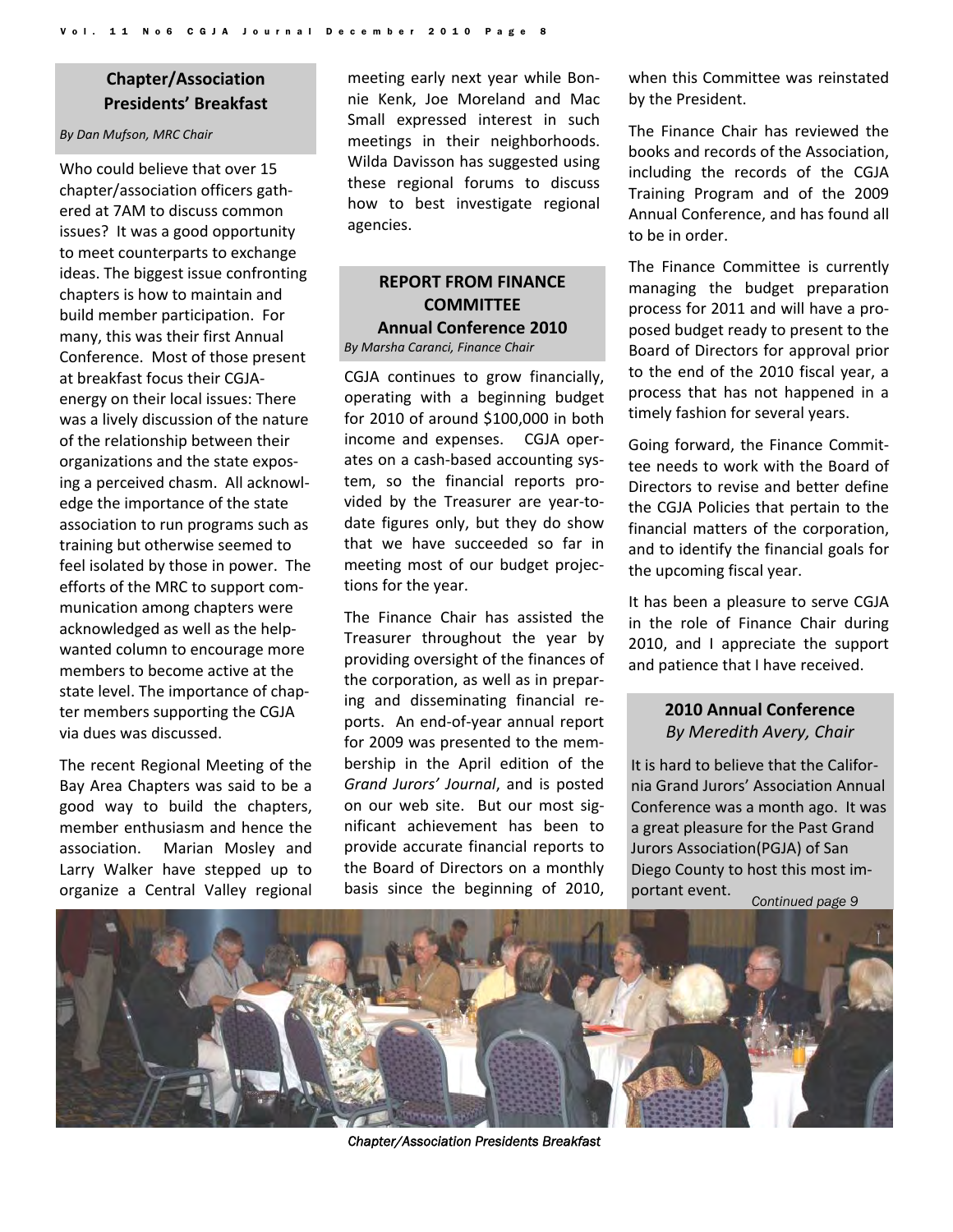#### *continued from page 8*

I would like to take this opportunity to thank the many people who were essential to making this conference the success that it was. First, I want to thank the CGJA for their advice and support. Second, I want to thank members of the PGJA and volunteers,



Conference Chair Meredith Avery and Committee Member David Higgins

whose tireless efforts to create pan‐ els and procure speakers, create the program, register participants, take pictures and amass products for our 'goody' bags, made this a great meet‐ ing. Their accomplishments were without parallel. I would also like to take this opportunity to personally thank Laura Nicks, Coordinator for the San Diego County Grand Jury for her support, expertise and ceaseless efforts to see this conference come to pass.

We are very proud to have participated at this level and look forward with great anticipation to the 2011 Annual Conference in Marin County. Thanks again to everyone and we look forward to seeing you all next year!



Tom McCarthy, Walter Hofmann, Conference Committee Members

## Meeting of the Bay Area CGJA Chapters November 13, 2010

9 Vol. 11 No6 CGJA Journal December 2010

*By Leslie Koelsch, San Francisco Chapter* 

*Summary: Twenty‐two members representing the Contra‐Costa, Napa, Marin, San Francisco, San Mateo, and Sonoma Chapters at‐ tended their second regional meet‐ ing on November 13, 2010. Keath North, President of the CGJA, joined us to share his ideas for increasing interest in grand jury participation.*

*After opening remarks by Beate Boultinghouse, of San Francisco, and host Owen Haxton, of Marin, members discussed following up on responses to reports, improving the diversity of grand jury members, getting more people involved in chapter membership, and improving the jury's media attention.*

*Editor Note: We have edited out much of this very complete report as the information about the Annual Conference in San Diego has been covered elsewhere in this issue.*

The regional meeting discussion continued with stressing the impor‐ tance of media information at CGJA training. Keath mentioned that there would be webinars during the year for follow‐up training. Chapter members could provide this infor‐ mation to sitting grand juries prior to report release.

The question was asked – what do we want to get from our annual conferences. Under the CCC, an an‐ nual meeting is required. However, more emphasis could be placed on regional conferences where issues relevant to the local chapters could be discussed in more depth.

Melissa Jones moderated and Ellen Stillman and Barbara Cogbill pre‐ pared a basic guideline document for interviewing respondents from CGJ reports of previous years. As it stands now, an entity must give the following responses to Grand Jury recommendations: implemented; will be implemented; requires fur‐ ther study; or will not be imple‐ mented. Ed Suden, Napa Chapter, proposed the following addition to Penal Code 944.05(2) and (3): *A status report shall be filed with the Court on six month intervals from the date of publication of the grand jury report until a status report indi‐ cates that the recommendation has been implemented or a decision has been made not to implement the recommendation.*

There was much discussion of the role of a CGJA chapter in following‐ up on Grand Jury reports. Are there issues of liability? Is this in compli‐ ance with the Penal Code and with mandates as a chapter of CGJA? Should former jurors pursue conti‐ nuity as private citizens? Do sitting jurors want CGJA chapters following up on reports? One chapter has considered a follow‐up as an over‐ sight and audit committee to distin‐ guish itself from a sitting jury's con‐ tinuity committee with the goal of building a body of past jurors who will attend BOS and other official meetings where reports are dis‐ cussed. Suggestions included veri‐ fying if recommendations were budgeted as agreed and asking the presiding judge to include an admo‐ nition that a jury must consider if prior year reports have been re‐ sponded to satisfactorily. San Fran‐ cisco's City Controller

(www.sfgov.org/controller) follows up on reports annually and provides the status of each report online. This information is then posted on the county website creating a data‐ base reflecting any shortcomings, and providing the information to the sitting grand jury. One county has a response committee to assure that responses are complete. A Grand Jury should provide instruc‐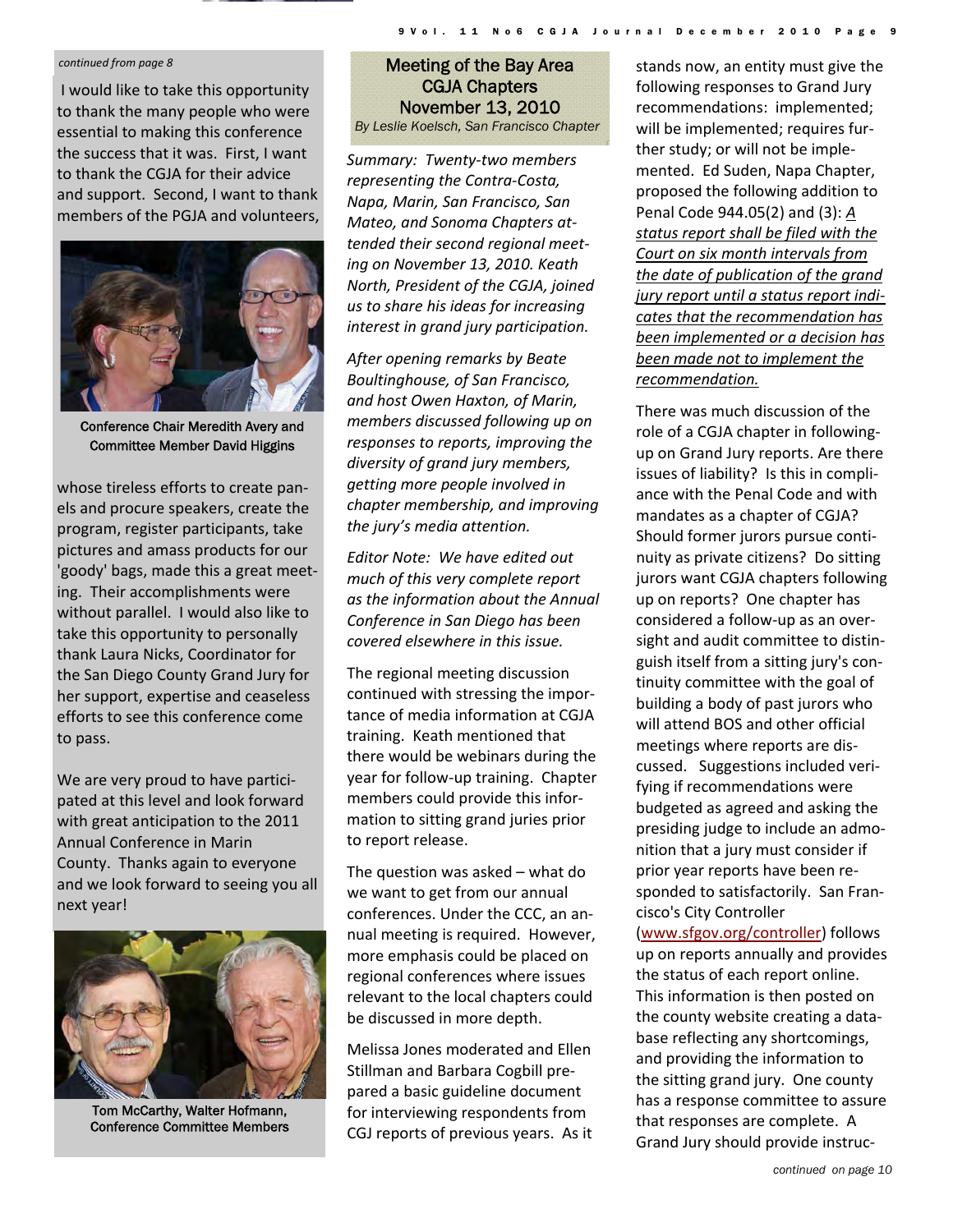#### Vol. 11 No6 CGJA Journal December 2010 Page 10

#### *continued from page 9*

tions to the respondents with the reports to help the subject respond properly to the findings and recom‐ mendations.

Participants felt the meeting was quite worthwhile and are looking forward to the next one in Febru‐ ary. The agenda for February will include the interviewing of prospec‐ tive jurors for the court as well as addressing what makes for a healthy relationship between the court, the jury and the CGJA.

#### **News From Grand Jurors Association of Orange County** *By Joe Moreland, President*

We will be losing some valuable Board talent at the end of the year when Carlos Olvera, Jerry Kranz, Rose Moreno, and Charlene Clark step down. They have all served with distinction and will be sorely missed. Rose Moreno has been our institutional memory and motivator for more years than most of us have been members…hopefully she won't relinquish ALL of her duties when she leaves the Board.

At a special meeting of the new Board on November 4, officers for 2011 were selected. The new offi‐ cers include: Joe A. Moreland, Presi‐ dent; Bob Fauteux, 1<sup>st</sup> Vicepresident; Charlotte Fox, 2<sup>nd</sup> Vicepresident; Viola Sadler, Secretary; Joe M. Quiros, Treasurer; Carol Du‐ ensing, Parliamentarian; Terry Dancey, Sergeant‐at‐Arms; and Cheryl Brothers, Newsletter Editor. Installation of officers will be for‐ malized at a swearing‐in ceremony to be conducted by Judge David O. Carter at our December 2 luncheon.

The Association solicited volunteers to serve on the GJAOC Speakers Bureau last month. Lew Avera, Car‐ los Olvera, Linda Rogers, Lynn Bonas, Howard Mirowitz, An

Nguyen, Dianne Hoffman, Ann Andres, and Charlotte Fox volun‐ teered to accept speaking invita‐ tions that may arise. Such invita‐ tions aren't frequent but when they come up, it is comforting to know that there are members willing and able to serve as public speakers. Having a stable of speakers proved its value when the Fullerton court‐ house asked us to send someone to speak to their petit juror pool about grand jury recruitment. Lynn Bonas agreed to speak on short notice and gave presentations to two petit ju‐ ror pools.

## **Osher Course Conducted at University of California Riverside**

On November  $3<sup>rd</sup>$  and  $4<sup>th</sup>$  Lew Avera and Jerry Lewi conducted a course at the UC Riverside chapter of the Osher Lifelong Learning Institute. Because of Riverside County's large geographical area and their OLLI membership, we were invited to speak at two locations: Rancho Mi‐ rage and the City of Riverside, near the main university campus. To meet these demands, the complete six‐hour course was given each day at the two sites.

Total enrollment for the two sites was 50 students. The discussion was lively with many excellent questions. At Riverside, Lew and Jerry were joined by Gail Soursais, the Riverside County Grand Jury Secretary who made a presentation on the Riverside jury selection proc‐ ess and their complaint form. Gail, who conducts a three-week training program each year for the grand jury, displayed the actual tumbler box used to make the random drawing.

The Osher chapter also purchased for each enrollee our new book, *The California Grand Jury System*, which

serves as an excellent text book for these courses as the material is vir‐ tually the same – Grand Jury History, Law and how a grand jury operates.

Meredith Avery and Walter Hof‐ mann sat in to help them decide how to put on courses at the three Osher chapters in San Diego County.

This is our eighth Osher course pres‐ entation. We have contacted several additional chapters for addi‐ tional courses. This is another good example of a CJGA Chapter project as all of the remaining Osher chap‐ ters in California are conveniently located near one of our chapters.

Please contact Betty Mattea or Jerry Lewi if you are interested in putting on a program. It is very easy to ar‐ range and we have material to help you put together a program.

#### Have you submitted a report for the GJAR?

The *Grand Jury Achievement Report* is a collection of grand jury reports from all counties and all years that have resulted in an improvement in local government, the ultimate goal of all reports.

Please check out the new report on our website and then contribute your own candidate report. A form for this with instructions may also be found on our website. Click on the tab "Grand Jury Achievement."

We are convinced there are hundreds of reports that need to be added to this report. Make it your goal to submit at least one. Chapters engaged in report follow-up should be able to submit multiple candidates.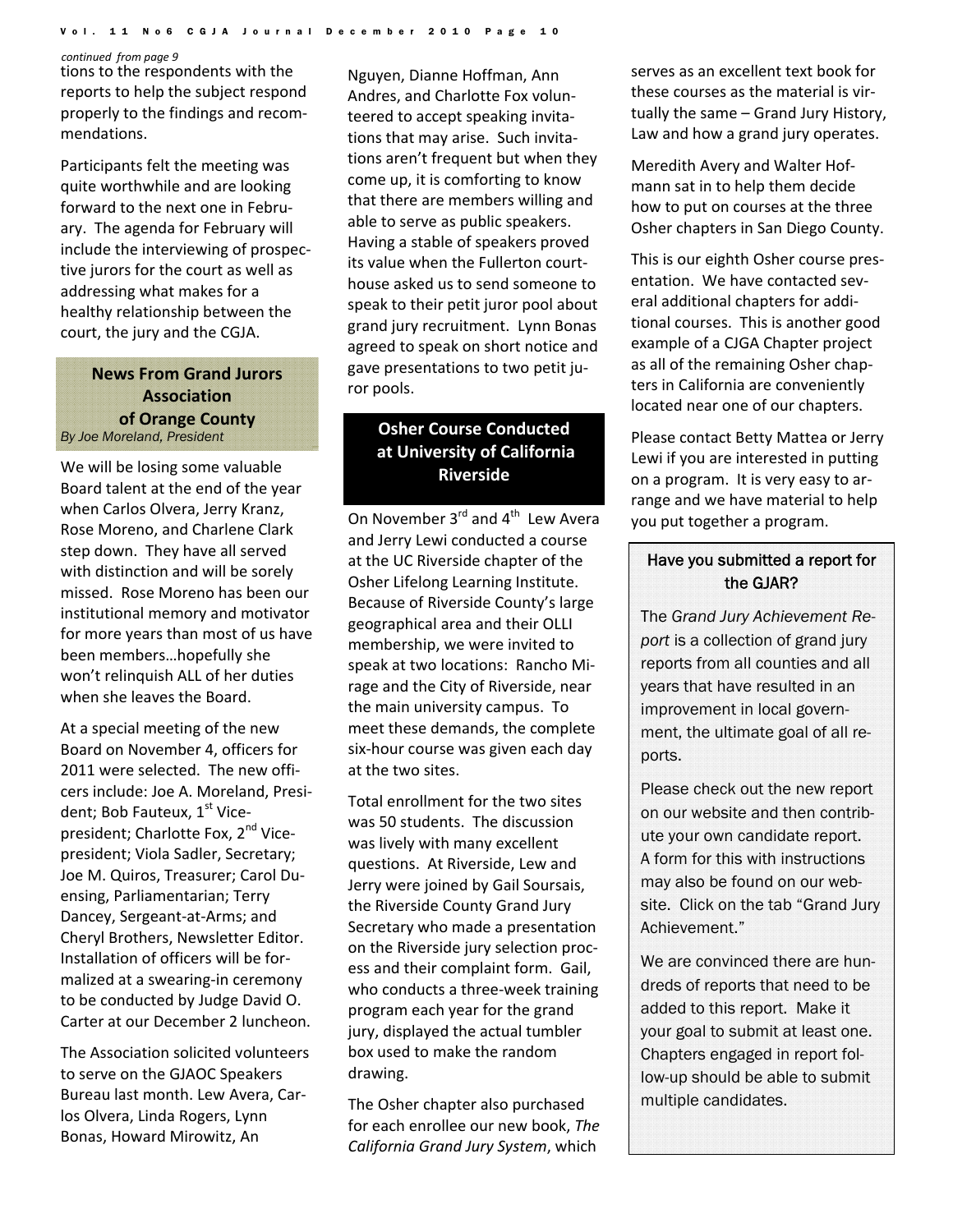Ť

| <b>CALFORM</b>                             | California Grand Jurors' Association Membership Form                                                                                                                                                                                                                                                                                                                                                                                                                           |                                                    |                       |
|--------------------------------------------|--------------------------------------------------------------------------------------------------------------------------------------------------------------------------------------------------------------------------------------------------------------------------------------------------------------------------------------------------------------------------------------------------------------------------------------------------------------------------------|----------------------------------------------------|-----------------------|
|                                            | CGJA promotes government accountability by improving the training and resources available to<br>California's 58 regular grand juries and educating the public about the substantial local government<br>oversight and reporting powers these grand juries have.                                                                                                                                                                                                                |                                                    |                       |
| Please check all that apply:               |                                                                                                                                                                                                                                                                                                                                                                                                                                                                                |                                                    |                       |
|                                            | New member * Associate member ** Renewal Donation                                                                                                                                                                                                                                                                                                                                                                                                                              |                                                    |                       |
| Please check one:                          |                                                                                                                                                                                                                                                                                                                                                                                                                                                                                |                                                    |                       |
|                                            | 12 month membership @ \$30 2 years or more (specify if more ) @ \$25/year Lifetime @ \$500                                                                                                                                                                                                                                                                                                                                                                                     |                                                    |                       |
| Please type or print legibly               |                                                                                                                                                                                                                                                                                                                                                                                                                                                                                |                                                    |                       |
| Name and the second contract of the second |                                                                                                                                                                                                                                                                                                                                                                                                                                                                                |                                                    |                       |
| Mailing address                            |                                                                                                                                                                                                                                                                                                                                                                                                                                                                                |                                                    |                       |
|                                            | City County State Zip+4                                                                                                                                                                                                                                                                                                                                                                                                                                                        |                                                    |                       |
|                                            | California County of Service entering the state of the rearrs) served on Grand Jury (e.g., 2000/01).                                                                                                                                                                                                                                                                                                                                                                           |                                                    |                       |
|                                            |                                                                                                                                                                                                                                                                                                                                                                                                                                                                                |                                                    |                       |
|                                            | Are you a member of a local chapter or association? _________ Chapter/association                                                                                                                                                                                                                                                                                                                                                                                              |                                                    |                       |
|                                            | Telephone: ( ) - Email address:                                                                                                                                                                                                                                                                                                                                                                                                                                                |                                                    |                       |
|                                            | Please consider adding a donation: \$ Do you wish your donation to remain unpublished? Yes No<br>CGJA is a California Nonprofit Public Benefit Corporation and designated an IRS Section 501(c)3 Tax Exempt:<br>Corporation. Both dues and contributions to the association are deductible to the extent permitted by law.<br>Make check payable to California Grand Jurors' Association or enter credit card information below                                                |                                                    |                       |
| Amount Enclosed or                         |                                                                                                                                                                                                                                                                                                                                                                                                                                                                                | Applicable fees will be charged on returned checks |                       |
|                                            | Credit Card amount (MasterCard/Visa only, please-fill in the information below)                                                                                                                                                                                                                                                                                                                                                                                                |                                                    | 3 digit security code |
|                                            | Card Number: The Card Number of the Card Number of the Card Number of the Card of the Card of the Card of the Card of the Card of the Card of the Card of the Card of the Card of the Card of the Card of the Card of the Card                                                                                                                                                                                                                                                 | Exp. Date -                                        | from back of card     |
| Billing name (if different from above)     |                                                                                                                                                                                                                                                                                                                                                                                                                                                                                |                                                    |                       |
| Bitling address (if different from above)  |                                                                                                                                                                                                                                                                                                                                                                                                                                                                                |                                                    |                       |
|                                            |                                                                                                                                                                                                                                                                                                                                                                                                                                                                                |                                                    |                       |
| Signature                                  |                                                                                                                                                                                                                                                                                                                                                                                                                                                                                |                                                    |                       |
|                                            | Mail to: CGJA Membership Attn: Bonnie Kenk, 5645 Dartford Way, San Diego, CA 92120                                                                                                                                                                                                                                                                                                                                                                                             |                                                    |                       |
|                                            |                                                                                                                                                                                                                                                                                                                                                                                                                                                                                |                                                    |                       |
|                                            | "Individual (voting) membership is open to any person who is serving or has served as a member in good standing<br>on a county grand jury in California. Members elect a Board of Directors to conduct association business. Members are<br>eligible to serve on association committees, attend the association's annual conference at locations throughout<br>California and receive the CGJA Journal, containing periodic updates of association and grand jury developments |                                                    |                       |
|                                            | Associate membership is open to persons who are interested in the association but have not served as a grand                                                                                                                                                                                                                                                                                                                                                                   |                                                    |                       |
|                                            | juror. Such persons may enjoy all benefits of membership except the right to vote or hold office.                                                                                                                                                                                                                                                                                                                                                                              |                                                    |                       |
|                                            | Please continue on to the membership volunteer form—support our important work with your time!!!!                                                                                                                                                                                                                                                                                                                                                                              |                                                    |                       |
|                                            |                                                                                                                                                                                                                                                                                                                                                                                                                                                                                |                                                    |                       |

CGJA membership application/renewal form (revised June 2010)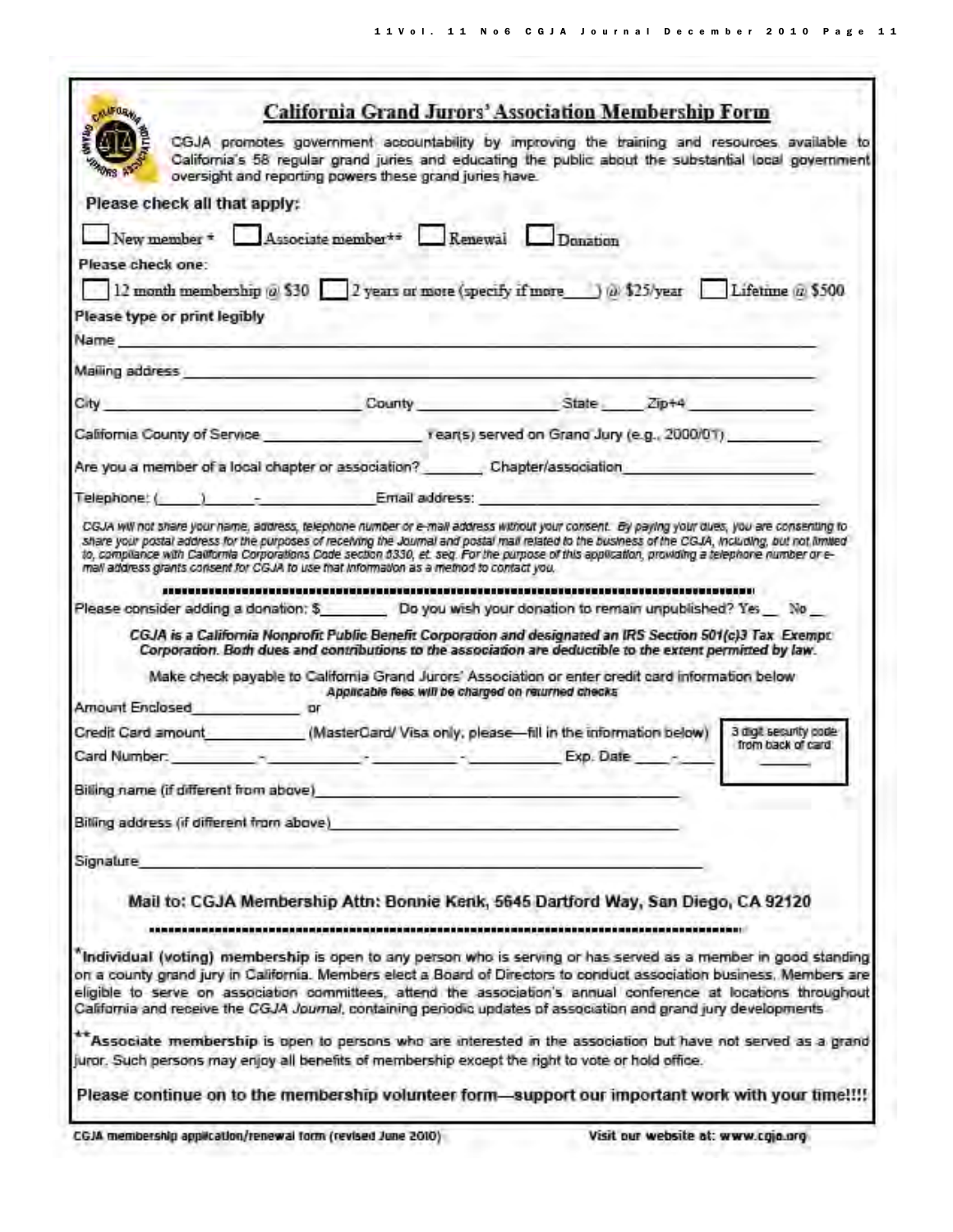# **CGJA Volunteer Interest Application**

| <b>Street Address</b><br>City, $ST$ , $ZIP + 4$<br>Home Phone/Work Phone<br>E-Mail Address<br><b>Interests</b><br>Administration<br>Finance<br>Legislative Affairs<br><b>Membership Relations</b><br>Miscellaneous Operations<br><b>Public Relations</b><br>Training<br>Periodic & Special<br>Other<br><b>Special Skills or Qualifications</b><br>other activities, including hobbies or sports | Tell us in which areas of our organization you are interested in volunteering<br>Committee made up of the officers of the Assoc. and the Chairpersons of the Standing Committees<br>Oversees the financial management of the Association<br>Monitors legislative activity at the state level regarding issues that affect the Grand Jury system<br>Handles all membership matters including chapter formation<br>Plans annual conference, maintains P&P, Grand Jury archiving, fund raising<br>Manages website, publish Journal, educate public in support of California's Regular Grand Juries<br>Develops annual training programs for new sitting grand jurors presented at various locations<br>Committees are: Nominations, Ad-Hoc By-laws, Angelo Rolando Award, Audit, Grant Writing<br>Summarize special skills and qualifications you have acquired from employment, previous volunteer work, or through |
|-------------------------------------------------------------------------------------------------------------------------------------------------------------------------------------------------------------------------------------------------------------------------------------------------------------------------------------------------------------------------------------------------|-------------------------------------------------------------------------------------------------------------------------------------------------------------------------------------------------------------------------------------------------------------------------------------------------------------------------------------------------------------------------------------------------------------------------------------------------------------------------------------------------------------------------------------------------------------------------------------------------------------------------------------------------------------------------------------------------------------------------------------------------------------------------------------------------------------------------------------------------------------------------------------------------------------------|
|                                                                                                                                                                                                                                                                                                                                                                                                 |                                                                                                                                                                                                                                                                                                                                                                                                                                                                                                                                                                                                                                                                                                                                                                                                                                                                                                                   |
|                                                                                                                                                                                                                                                                                                                                                                                                 |                                                                                                                                                                                                                                                                                                                                                                                                                                                                                                                                                                                                                                                                                                                                                                                                                                                                                                                   |
|                                                                                                                                                                                                                                                                                                                                                                                                 |                                                                                                                                                                                                                                                                                                                                                                                                                                                                                                                                                                                                                                                                                                                                                                                                                                                                                                                   |
|                                                                                                                                                                                                                                                                                                                                                                                                 |                                                                                                                                                                                                                                                                                                                                                                                                                                                                                                                                                                                                                                                                                                                                                                                                                                                                                                                   |
|                                                                                                                                                                                                                                                                                                                                                                                                 |                                                                                                                                                                                                                                                                                                                                                                                                                                                                                                                                                                                                                                                                                                                                                                                                                                                                                                                   |
|                                                                                                                                                                                                                                                                                                                                                                                                 |                                                                                                                                                                                                                                                                                                                                                                                                                                                                                                                                                                                                                                                                                                                                                                                                                                                                                                                   |
|                                                                                                                                                                                                                                                                                                                                                                                                 |                                                                                                                                                                                                                                                                                                                                                                                                                                                                                                                                                                                                                                                                                                                                                                                                                                                                                                                   |
|                                                                                                                                                                                                                                                                                                                                                                                                 |                                                                                                                                                                                                                                                                                                                                                                                                                                                                                                                                                                                                                                                                                                                                                                                                                                                                                                                   |
|                                                                                                                                                                                                                                                                                                                                                                                                 |                                                                                                                                                                                                                                                                                                                                                                                                                                                                                                                                                                                                                                                                                                                                                                                                                                                                                                                   |
|                                                                                                                                                                                                                                                                                                                                                                                                 |                                                                                                                                                                                                                                                                                                                                                                                                                                                                                                                                                                                                                                                                                                                                                                                                                                                                                                                   |
|                                                                                                                                                                                                                                                                                                                                                                                                 |                                                                                                                                                                                                                                                                                                                                                                                                                                                                                                                                                                                                                                                                                                                                                                                                                                                                                                                   |
|                                                                                                                                                                                                                                                                                                                                                                                                 |                                                                                                                                                                                                                                                                                                                                                                                                                                                                                                                                                                                                                                                                                                                                                                                                                                                                                                                   |
|                                                                                                                                                                                                                                                                                                                                                                                                 |                                                                                                                                                                                                                                                                                                                                                                                                                                                                                                                                                                                                                                                                                                                                                                                                                                                                                                                   |
|                                                                                                                                                                                                                                                                                                                                                                                                 |                                                                                                                                                                                                                                                                                                                                                                                                                                                                                                                                                                                                                                                                                                                                                                                                                                                                                                                   |
|                                                                                                                                                                                                                                                                                                                                                                                                 |                                                                                                                                                                                                                                                                                                                                                                                                                                                                                                                                                                                                                                                                                                                                                                                                                                                                                                                   |
|                                                                                                                                                                                                                                                                                                                                                                                                 |                                                                                                                                                                                                                                                                                                                                                                                                                                                                                                                                                                                                                                                                                                                                                                                                                                                                                                                   |
|                                                                                                                                                                                                                                                                                                                                                                                                 |                                                                                                                                                                                                                                                                                                                                                                                                                                                                                                                                                                                                                                                                                                                                                                                                                                                                                                                   |
| <b>Previous Volunteer Experience</b>                                                                                                                                                                                                                                                                                                                                                            |                                                                                                                                                                                                                                                                                                                                                                                                                                                                                                                                                                                                                                                                                                                                                                                                                                                                                                                   |
| Summarize your previous volunteer experience                                                                                                                                                                                                                                                                                                                                                    |                                                                                                                                                                                                                                                                                                                                                                                                                                                                                                                                                                                                                                                                                                                                                                                                                                                                                                                   |
|                                                                                                                                                                                                                                                                                                                                                                                                 | Participating in CGJA committees or as a Director or Officer may require a waiver of your expressed CGJA pri-                                                                                                                                                                                                                                                                                                                                                                                                                                                                                                                                                                                                                                                                                                                                                                                                     |
|                                                                                                                                                                                                                                                                                                                                                                                                 | vacy preferences within the scope of performance of those duties                                                                                                                                                                                                                                                                                                                                                                                                                                                                                                                                                                                                                                                                                                                                                                                                                                                  |
|                                                                                                                                                                                                                                                                                                                                                                                                 |                                                                                                                                                                                                                                                                                                                                                                                                                                                                                                                                                                                                                                                                                                                                                                                                                                                                                                                   |

CGJA membership application/renewal form (revised June 2010)

Visit our website at: www.cgja.org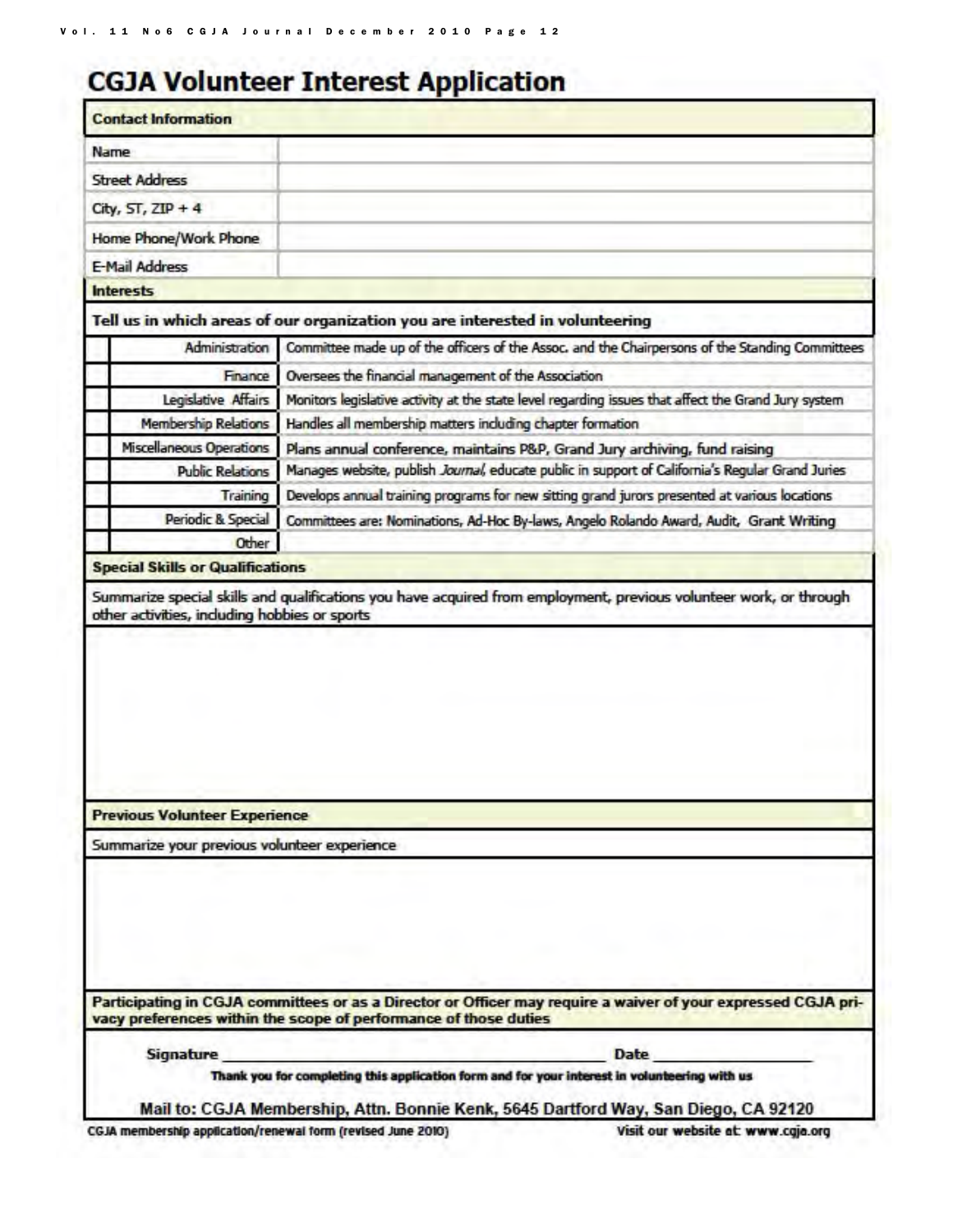

## **Marin County Chapter Members**  Catherine McKown, Julie Pizzo, Fred Cushing (Foreperson of the 2010‐11 Marin County Grand Jury) Patti Baseheart, Aide to the Marin Co. GJ.

**Marin will be the site of the 2011 Conference**

*This is another in a series of articles aimed at current jurors, especially those who have taken advantage of our new Introductory Membership (IM). We will attempt to remind you of key issues on a timely basis. Please remember the following: Any trainer is happy to try to answer specific questions in their area of expertise and may be contacted by using the information in Tab 10 of the training manual; you may not take any response as legal advice; and frequently you should contact your local legal advisors to answer questions. Please submit questions to me or the Journal Editor for future responses* 

#### *Marsha Caranci, CGJA Training Chair*

#### **Complaints**

By now you may have received a number of citizen complaints, so here are some reminders of what you may do. Your procedures for handling complaints should be documented in your jury-approved procedures manual.

First of all, you are not required to investigate any complaint, no matter the source. No one can tell a grand jury what it should or should not investigate (there are exceptions to be found in your manual).

As a common courtesy, you should acknowledge receipt of the complaint, and you may or may not wish to state whether or not you will investigate.

You may advise the originator that the matter might better be handled with another agency. If that is your advice, return all material to the originator.

Here are a few real life examples to test your skill at dealing with complaints. Decide whether or not your jury should investigate any of these. Our suggested answers may be found on page \_\_\_. Don't cheat! Finally, it will be your decision.

#### **Typical Grand Jury Complaints**

1. The neighbor's dog constantly barks. Animal Control won't do anything about it. Can you investigate?

- 2. The county was supposed to have fixed the road by my house last summer after a winter storm washed it out. They won't respond to my calls asking for a completion date.
- 3. Several Independent Special Districts are not filling their board vacancies in accordance with the law and their own bylaws. I have attached minutes of their meetings to document my position.
- 4. I am a prisoner in State Prison in your county. The food is miserable and we can't get any satisfaction. Is there anything you can do?
- 5. The United Way is mismanaging their funds and should be investigated.
- 6. The Library Foundation is mismanaging their funds and should be investigated.

#### **Suggested Action**

- 1. Certainly you can, probably would not, but you might want to watch out for a pattern of behavior
- 2. No. Suggest they contact the road department, or if that hasn't been effective, contact the appropriate elected official.
- 3. Probably yes, particularly as it appears to be well-documented.
- 4. Could be included as part of mandatory inquiry into prisons and comment made to prison officials, but not a formal report (see information on Jail Inspections behind Tab 8 in the CGJA Training Manual).
- 5. No cannot investigate non-profit unless see 6.
- 6. Yes, you may if Foundation exists solely to support public library.

#### **Donations Sought**

CGJA's mission is educating the public about the valuable role grand juries play in government oversight, and promoting government accountability by improving the training and resources available to grand jurors through California.

Your generous donation will help us to continue providing this important public benefit.

CGJA is a California Nonprofit Public Benefit Corporation and designated as an IRS Section 501(c) 3 Tax Exempt Corporation. Both dues and contributions to the association are deductible to the extent permitted by law.

Our EIN Number is 33-0079227.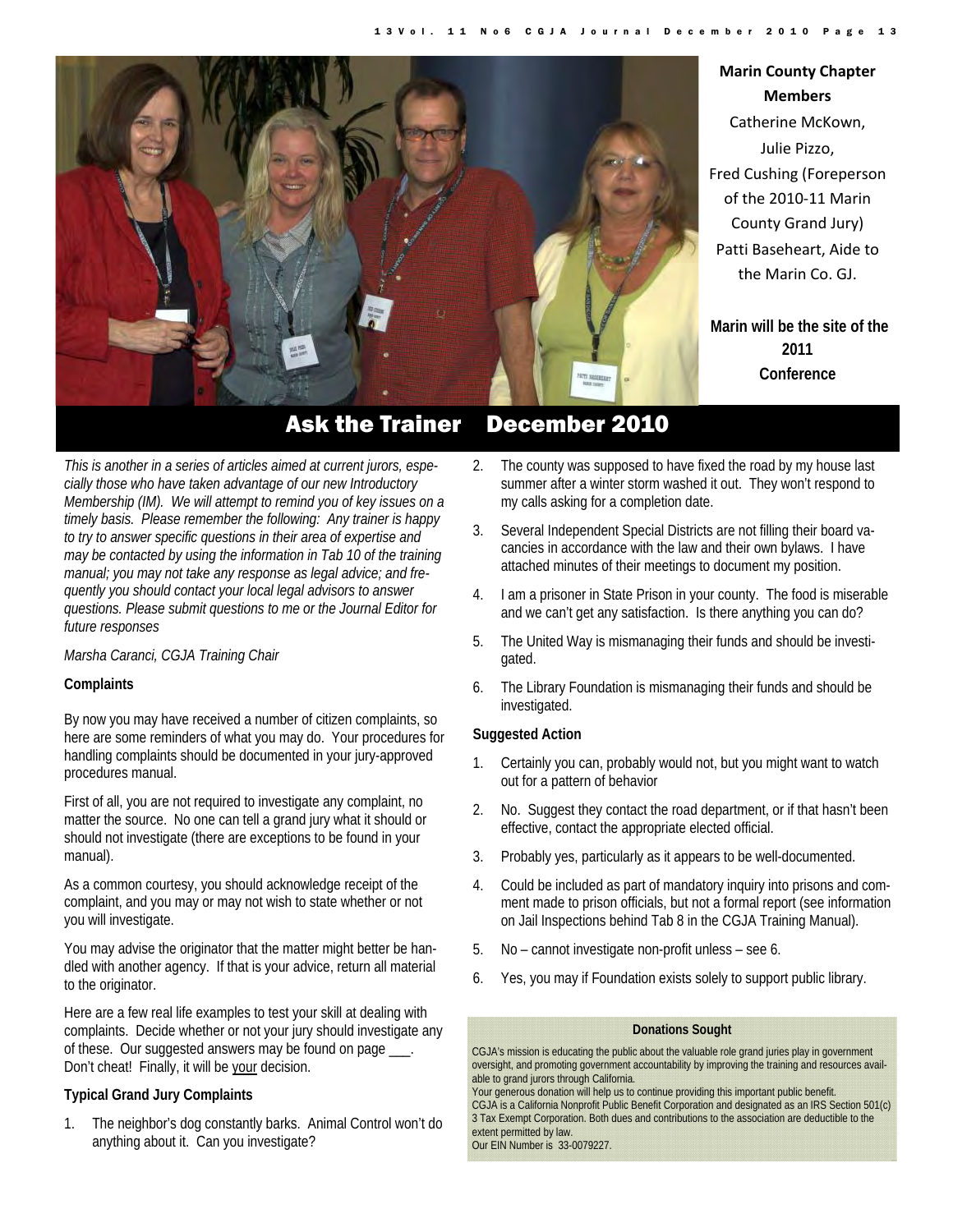## Training Seminar Volunteers *By Bette Flick and Marsha Caranci*

As a footnote to our report in the last issue, we would like to acknowl‐ edge the following local volunteers at each of our regional training seminars who provided valuable assistance in registration, timekeep‐ ing, publication sales and other incidental duties. Their services made it possible for the trainers to focus on their training duties.

Special thanks goes to **Andi Winters**, who acted as volunteer coordi‐ nator for all of the seminars and handled multiple logistical tasks at each venue.

Redding: Joyce Bianchini, Karen David, W.J. Evans, Colleen Hopper, Alfred Jensen, Shirley Martin(lead), Marion Schmitz, Ron Sechrist, Stanford Smith, Phyllis Solberg, Dale Trudeau, Harry Tully

**Sacramento:** Paul Amis, Sherry Chesny, Marion Dee, Dianne Hoffman, Diane Masini, Cheryl Nelson (lead), Mac Small

**San Mateo:** Barbara Arietta, Al Armand, Beate Boultinghouse, Lois Everett, Marina Kaiser, Joann Landi (lead), Mike Miller, Bert Rifas

Santa Rosa: Chris Christensen, Linda Cudlin, Patricia Fink, Ellen Har‐ rington, Charles Haseltine, Cal Kimes, Rich Klein(lead), Bunty Norton, Dennis O'Reilly, Ellen Stillman

**Visalia:** Vonda Epperson, Mitchell Grundbrecher, Betty Hamp‐ ton, Georgia Mattos, Marian Mosley(lead), Georgia Tierney, Eldora Trigueiro, Bob Simek, Larry Walker

#### **Summary of Board Action**  *By Joann Landi*

#### **September 28, 2010**

Approved Marin County proposal to host 2011 Annual Conference



Established restricted fund for the Zepp bequest

Approved recommendation by Angelo Rolando Ad Hoc Committee for the 2010 award

Approved EIR Work Group recommendations for the 2009-2010 EIR Awards

Approved Ad Hoc Bylaw Review Committee recommended changes

Approved modification to the Introductory Member program

Approved distribution of the recruitment DVD

Approved dissolution of the Ad Hoc Bylaw Review Committee

**November 23, 2010** 

Approved releasing to Chapters, a list of active CGJA members in their respective counties

Ratified President's committee chair appointments

Ratified 2011 meeting schedule



**Training Committee Stalwarts: Lew Avera, Bette Flick, Marsha Caranci**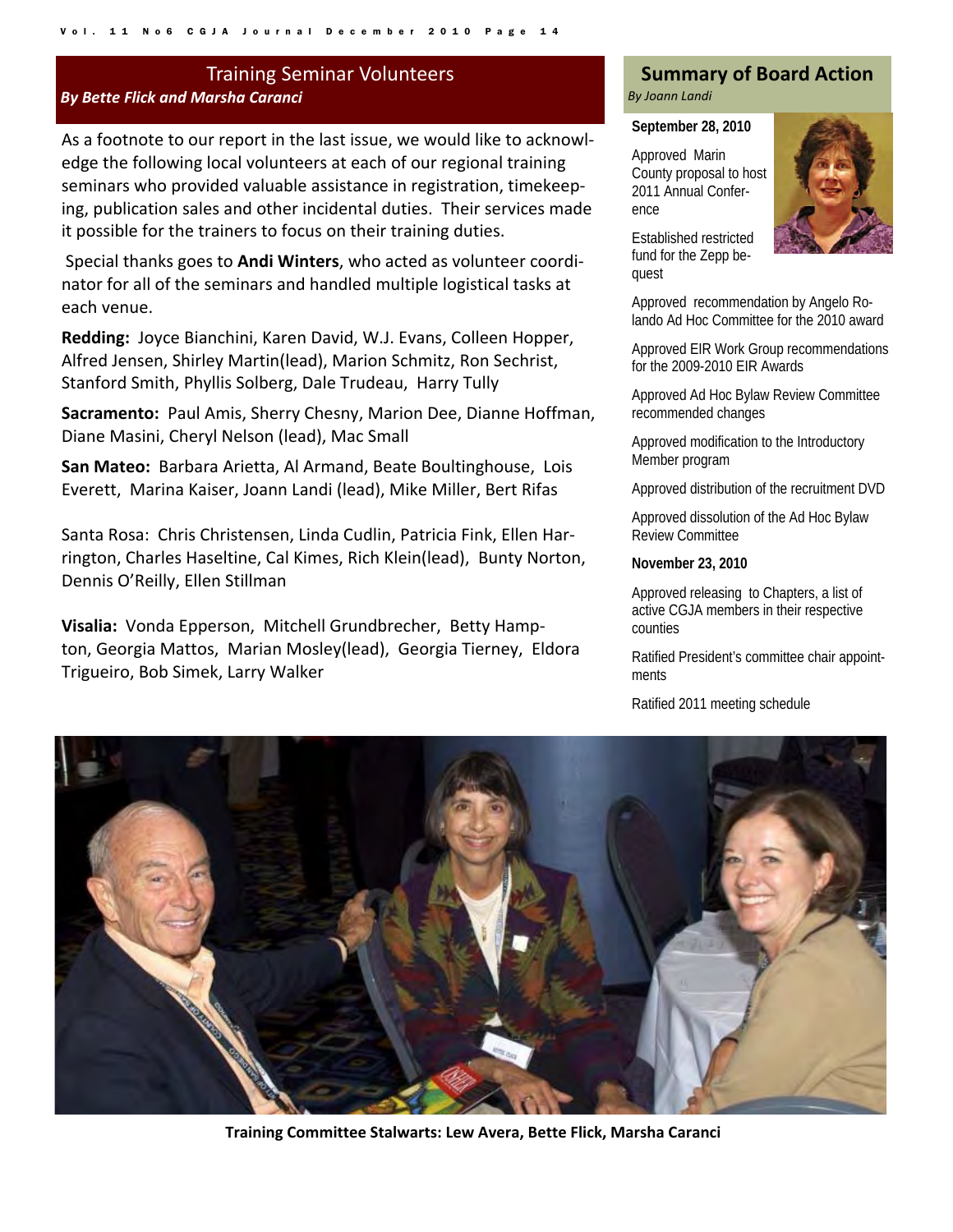## CGJA Officers

President **Keath North**  P.O. Box 740 Loleta, CA 95551 916-471-6500 : president@cgja.org

Vice President **Dan Mufson** 1877 Atlas Peak Road Napa, CA 84558 707-255-4030 dan@apotherx.com

**Secretary Joann Landi** 178 South Palomar Drive Redwood City, CA 94062 650-365-4184 joannelandi@aol.com

**Treasurer Dianne Hoffman**  14142 Baker Street Westminster, CA92683 714-892-5557 cgjamailbox@yahoo.com

CGJA Directors

#### **GRAND JUROR ORGANIZATIONS BY COUNTY**

## **County President Email Address Contra Costa** Wilda Davisson wsdavisson@comcast.net **El Dorado\*** Chuck Mac Lean camaclean1@sbcglobal.net **Fresno** Marian Mosley marianmosley@att.net **Humboldt** Suzi Fregeau suzi@humboldt1.com **Kern** Larry Walker larywalker@gmail.com **Kings** Ken Beinhorn kbeinhorn@sbcglobal.net Los Angeles John Hackney **hackneyassoc@aol.com Marin CWEN Haxton hornet5@pacbell.net Monterey** Ray Wuco carmelwuco@redshift.com Napa **Daniel Mufson** dan@apotherx.com **Nevada** Mac Small **Mac Small fmacsmall@mac.com Orange\*** Joe Moreland joenkay@dslextremem.com Sacramento Joseph Maloney ioepm@pacbell.net San Benito **John Sitton** sitton sitton\_john@yahool.com **San Bernardino\*** Burrel Woodring Burrelw@aol.com **San Diego\*** Meredith Avery mlavery1@live.com **San Francisco** Beate Boultinghouse beateb4@aol.com San Luis Obispo Jim Ragan **jimragan@charter.net San Mateo** Mike Miller **Miller** okmiller@pacbell.net **Shasta** Ray Frisbie frisaus@hotmail.com **Solano** Wanda Kiger-Tucker kjgertucker@juno.com **Sonoma** Melissa J. Jones meljjones@comcast.net

 **\*Independent Past Grand Jurors Association**

#### Donations

Following is a list of members who have made cash donations to CJGA this past year. On behalf of the Board of Directors, we are grateful for this significant level of support. What are not accounted for in this list are the many "in‐kind" donations, especially from the training staff who forgo a portion of their allowable reimbursable expenses in the form of a donation.

Mary Adrianse, Lew Avera, Joanne Azarnoff, Bonnie Charvez, Marsha Caranci, Robert R. Dunlap, B.J. Hall, David Hartley, Diane Hoffman, Karen Jahr, Anton Jungherr, Joann Landi, Judi Lazenby, Albert Lozano, Audrey Lynberg, John Mainland, Edmund Maness, Catherine McKown, Darrell Moorehead, Anthony Noce, Edwin O'Neill. James Ragan, Adam Rocke, John Sitton, Francis Small, Louise Stevens, Lawrence Walker, Andi Winters, Patricia Yeomans, Florence Young

#### *North*

**Marsha Caranci,** Shasta caranci@aol.com

**Keath North,** Humboldt Krn48@aol.com

> **Darrel Petersen,** Humboldt Darrel

**Mac Small,** Nevada fmacsmall@mac.com

*Central*

**Dan Mufson,** Napa dan@apotherx.com

**Karin Hern**, Marin Karin.hern@sbcglobal.net

#### Standing Committee Chairs

**Awards**  Betty J. Mattea 415-492-8857 bjmattea@sonic.net

**Finance**  Marsha Caranci 530-242-6554 caranci@aol.com

**Legislative Affairs**  Bill Trautman 707-255-5570 trautman17@sbcglobal.net

Lew Avera Jr. 949-388-8910 lewavera@cox.net

Has your chapter reported recently? We'd like to hear from you!

**Joann Landi** San Mateo Joannelandi@aol.com

**Judi Lazenby**, Santa Cruz judilazenby@aol.com

#### *South*

**Dianne Hoffman**, Orange cgjamailbox@yahoo.com

> **Meredith Avery San Diego** Meredith

**Jerry Lewi**, Ventura cgjaprguy@roadrunner.com

**Anthony Noce**, Kern cgjaguy@yahoo.com

**Membership Relations**  Dan Mufson 707 255-4030 dan@apotherx.com

**Public Relations**  Jerry Lewi 805- 532-1321 cgjaprguy@roadrunner.com

**Training**